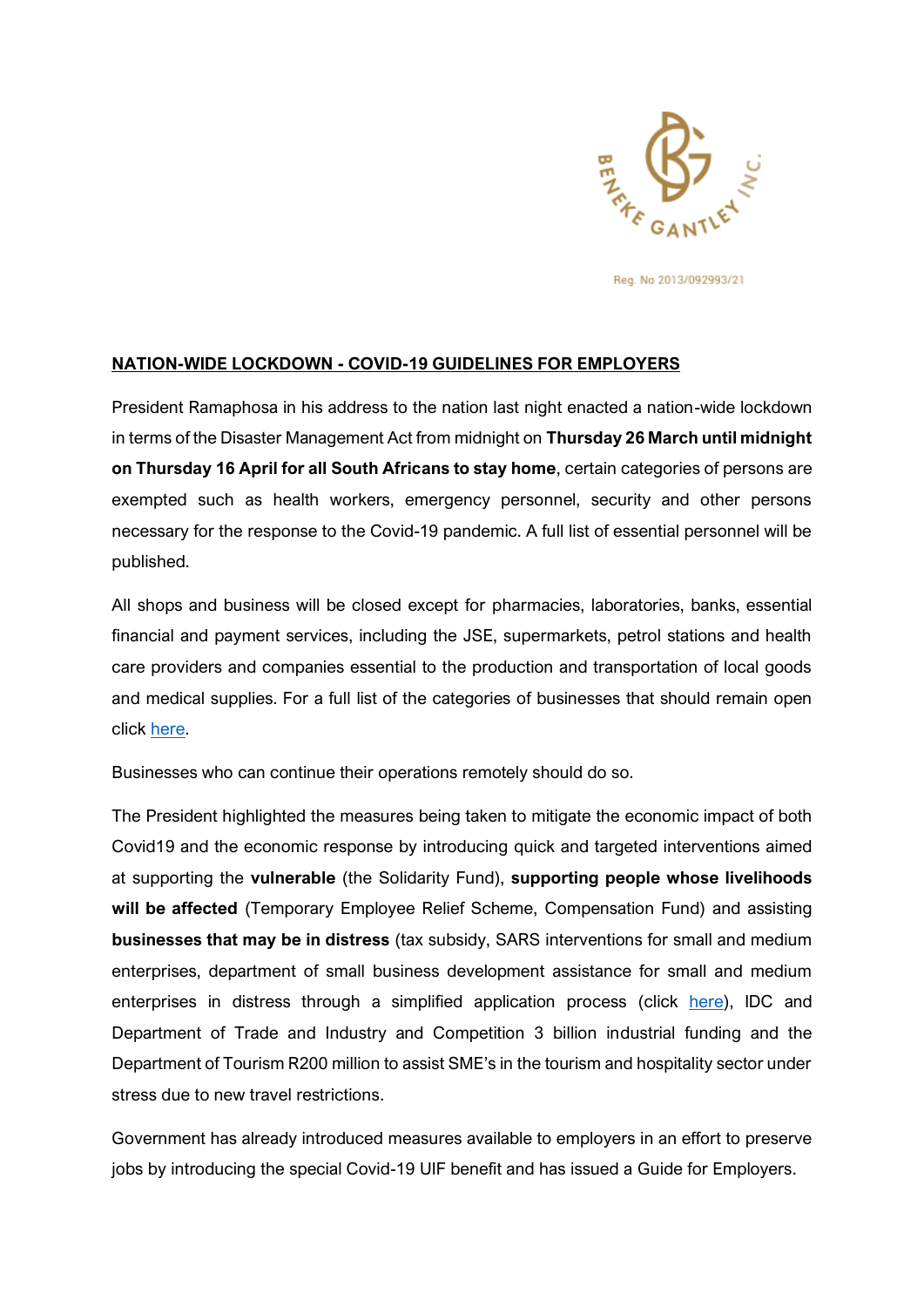These benefits will only be applicable to employers who are registered with the Unemployment Insurance Fund ("the UIF") and make monthly contributions as required by the Unemployment Insurance Contributions Act 4 of 2002.

#### **1. Complete business shut down**

Where a business is forced to close its doors and temporarily lay-off its employees, the **employer** can apply for the National Disaster Benefit from the UIF.

This benefit will be equal to the minimum wage of R3500.00 per employee for the period of shutdown or a maximum period of three months, whichever period is the shortest.

In making an application, employers require a letter confirming that the company intends to shut down and temporarily lay-off its employees, which must be submitted along with copies of the employee's identity documents. Employers should note however that this benefit cannot be applied for together with any other UIF benefit.

# **2. Reduced work time**

In the event that a company does not completely shut down its doors but instead implements a reduced time for its employees, the benefit payable in this instance is the difference between what the employer pays and the normal UIF benefits payable should an employee's contract of employment terminate given the current circumstances.

These benefits are paid as per the prescribed benefits structure from 239 to 365 days. For every 4 days worked the employee accumulates 1 credit day and maximum credit days payable is 365 for every four completed years.

## **3. Illness benefits**

If an employee is quarantined for the requisite 14 days, the Illness Benefit process will apply. A letter must be submitted by both the employer and employee as proof that both parties have agreed to the 14 days special leave. This letter serves to replace a medical certificate, as an employee/ beneficiary would have self-quarantined prior to a consultation with a medical practitioner.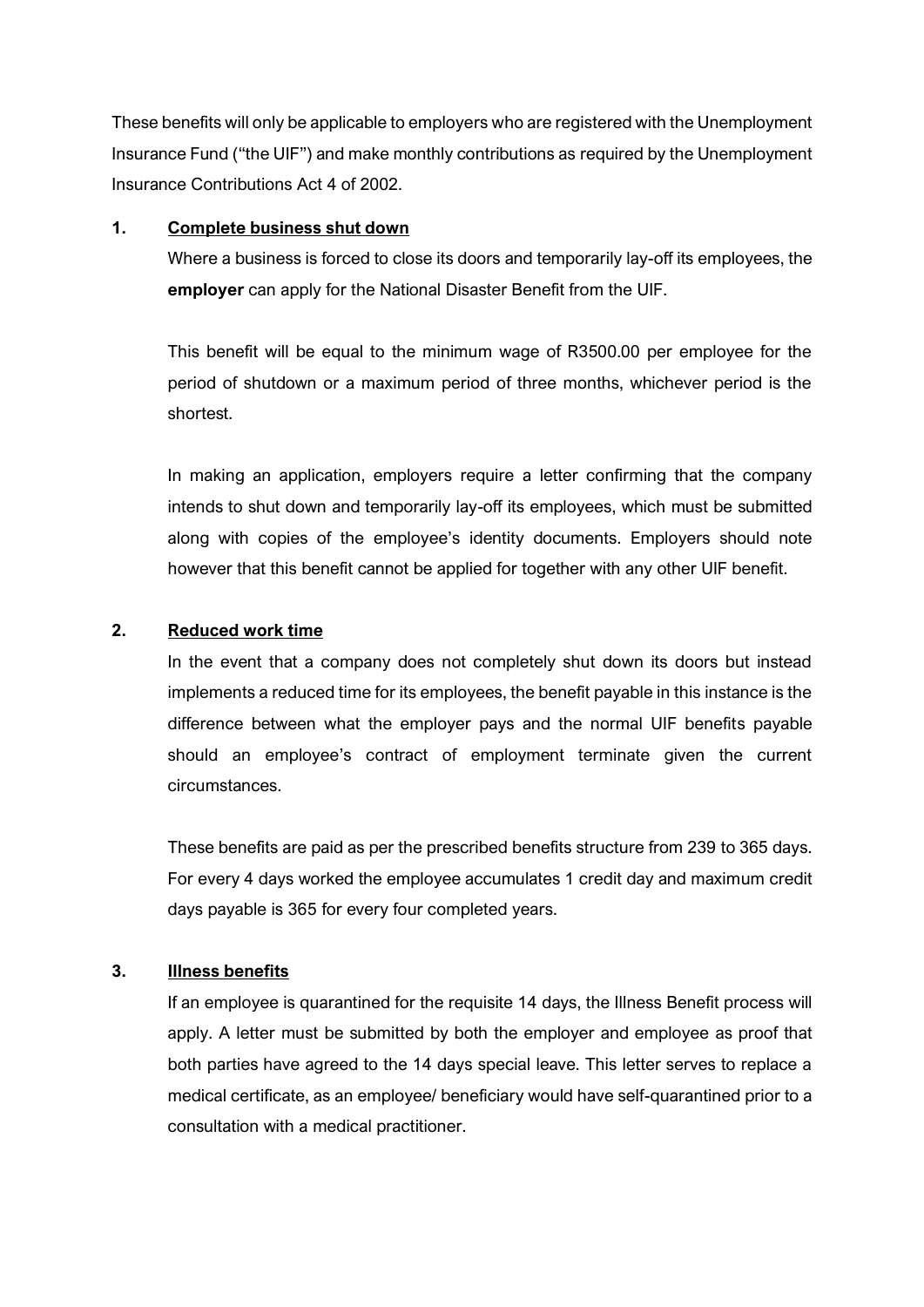However, should the period in which an employee is quarantined go beyond the 14 days', an employee will have to obtain a medical certificate which is to be submitted together with their U13 Contribution Form.

These benefits are paid as per the prescribed benefit structure from 239 to 365 days. For every 4 days worked the employee accumulates 1 credit day and maximum credit days payable are 365 for every 4 completed years.

## **4. Death benefits**

In the event of the death of a contributor, benefits are paid to the following people who are eligible to apply as beneficiaries: -

4.1.Spouse;

4.2.Life partner;

4.3.Children; and

4.4.Any nominated person.

These benefits are paid as per the prescribed benefits structure from 239 to 365 days. For every 4 days worked 1 credit day is accumulated and maximum credit days payable are 365 for every 4 completed years.

#### **5. Application process**

Application forms can be downloaded from the Department of Employment and Labour website[: www.labour.gov.za.](http://www.labour.gov.za/) The Guide sets out which form must be completed for the required categories. We have attached a copy for your ease of reference.

Employers are encouraged to obtain and submit the required forms either online at [www.ufiling.co.za](http://www.ufiling.co.za/) or email the application to the nearest UIF processing Centre.

## **6. General**

Larger businesses are called upon to take care of their workers during this this period. Where employees can work remotely, this could be on a full- or short-time basis.

Where employees are unable to work, employers may consider requesting employees to take compulsory annual leave due to its operations not continuing during this period. Employees must understand that we are all in this together and that this is temporary. Businesses will no doubt have to catch up due to the adverse economic impact Covid-